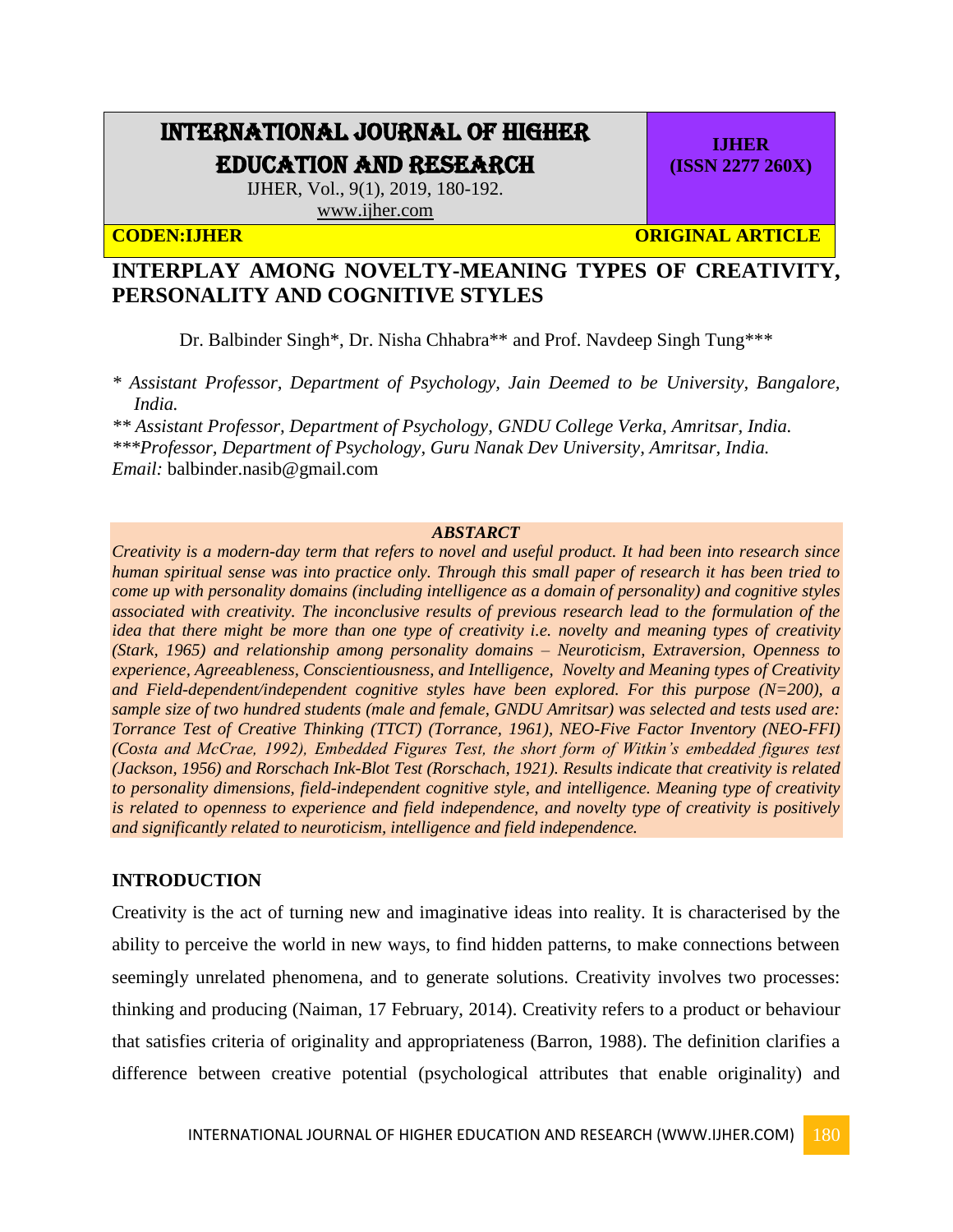expressed creativity (or creative behaviour). Creativity means thinking about new and original ideas, ideas which are meaningful, surprising, has beauty, utility and finally that idea should leave a quest – a quest for knowing about it more and more, and going beyond what is being expressed by that idea, and finally putting that idea into action.

Creative individuals can be described as motivated, persevering, intellectually inquisitive, having a need for self-actualisation, independent in thought and deed, confident, self-aware, and open to external and internal stimulation. Further, they are typically attracted to and stimulated by uncertainties and complexities, and are usually sensitive to and have a great capacity for emotional involvement (Ryhammar & Brolin, 1999). These lines explain the personality mark-up of creative individuals. The previous research focused on different personality dimensions and cognitive aspects of creativity, considering creativity as unitary and one-faceted phenomenon and consequently found inconsistent and inconclusive results regarding the correlation between personality dimensions and creativity, and between creativity and cognitive factors. These findings resulted into the reassessment of the concept of creativity that stimulated the development of multifaceted concept of creativity.

The inconclusive research and multifaceted nature, delineated by different researchers of creativity led to the development of the thought that there are possibilities of correlations between types of creativity, dimensions of personality, and cognitive styles i.e., novelty and meaning types of creativity, intelligence, neuroticism, extraversion, openness to experience, agreeableness and conscientiousness (personality dimensions), and field-dependent-independent cognitive styles. As research indicates that intelligence is a less predictor of creativity (as per threshold theory) than personality, intelligence has been taken into consideration as the part of personality in the present research.

The previous research shows that creativity had been studied a unitary and unidimensional phenomenon (e.g., Clapham, 1998; Heausler & Thompson, 1988; Hocevar, 1979; Runco & Mraz, 1992) but later research reveals that it is a multidimensional phenomenon (Poreh & Whiteman, 1991; Baer, 1994; Sternberg & Lubart, 1995; and Amabile, 1996). Multidimensional approach has been reflected in the early works of Guilford (1977), Mackinnon (1978) and Torrance (1979), who agreed that the phenomenon of creativity was anything but (except) one-dimensional and multifaceted nature of creativity has been expressed in a number of factors such as personality traits, cognitive abilities, cognitive styles, and motivation (Amabile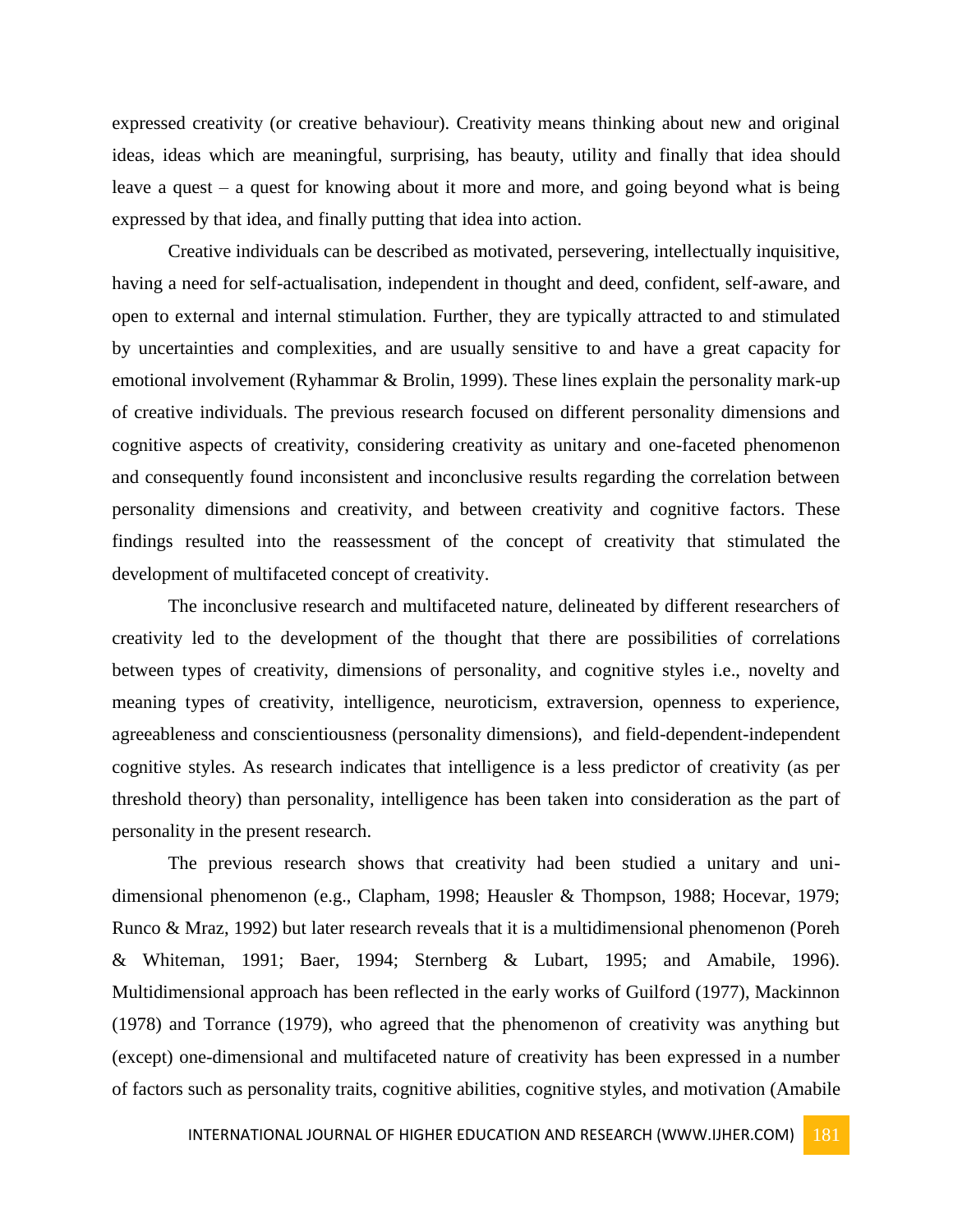1996; Eysenck 1993; Mumford and Gustafson 1988). Three possible models for the creativity have been suggested: the existence of different kinds of creativity each associated with specific types of psychopathology, creativity operating as a continuum, and creativity as a single entity.

#### **Dimensions of Creativity**

Various researchers have dichotomized creativity differently:

- C.P. Snow (1962) has given theory of "two cultures" artistic and scientific.
- **Barron** (1957) & Suler (1980) have linked artistic creativity to primary process thinking and scientific creativity to secondary process thinking.
- Simonton (1974) 'Discursive communication factor'- a verbal factor and 'presentationa1 form factor' - a nonverbal factor.
- Rossman and Horn (1972) rule oriented vs intuitive orientation associated with distinction between scientific and artistic creativity.
- Torrance and Hall (1980) Rational and Supra rational creativities.
- Samples (1987) proposed cognitive creativity and affective creativity. Cognitive creativity includes fluency, flexibility, originality and elaboration whereas affective creativity involves curiosity, risk-taking, imitation and tolerance for complexity.
- Heinzen (1994) proactive creativity and reactive creativity.
- Stark (1965, a, b, c, 1966) has delineated two relatively independent context of creativity, namely novelty context as in originality (Mackworth, 1965) or scientific invention (Barron, 1957), meaning context, as in dramatic dreaming (Dement, 1965).
- Carson et al. (2005) found two types of creativity: (i) the Arts (Drama, writing, human, music, visual arts, and dance), and (ii) Science (invention, science and culinary).

Various researchers have dichotomized creativity differently and the crux of which is *Artistic creativity (Meaning type)* and *Scientific creativity (Novelty type)* (Snow, 1962; Barron, 1957 & Suler, 1980; Simonton, 1974; Rossman and Horn, 1972; Torrance and Hall, 1980; Samples, 1987; Heinzen, 1994; Stark, 1965, a, b, c, 1966; Mackworth, 1965; Barron, 1957; Dement, 1965 and Carson et al. 2005). Prof. Stark (1965) delineated two types of creativity:

## *A. The meaning context of creativity* is related to

- 1) Phenomenology of life and experience
- INTERNATIONAL JOURNAL OF HIGHER EDUCATION AND RESEARCH (WWW.IJHER.COM) 182 2) Thinking about unanswerable philosophical and social questions, and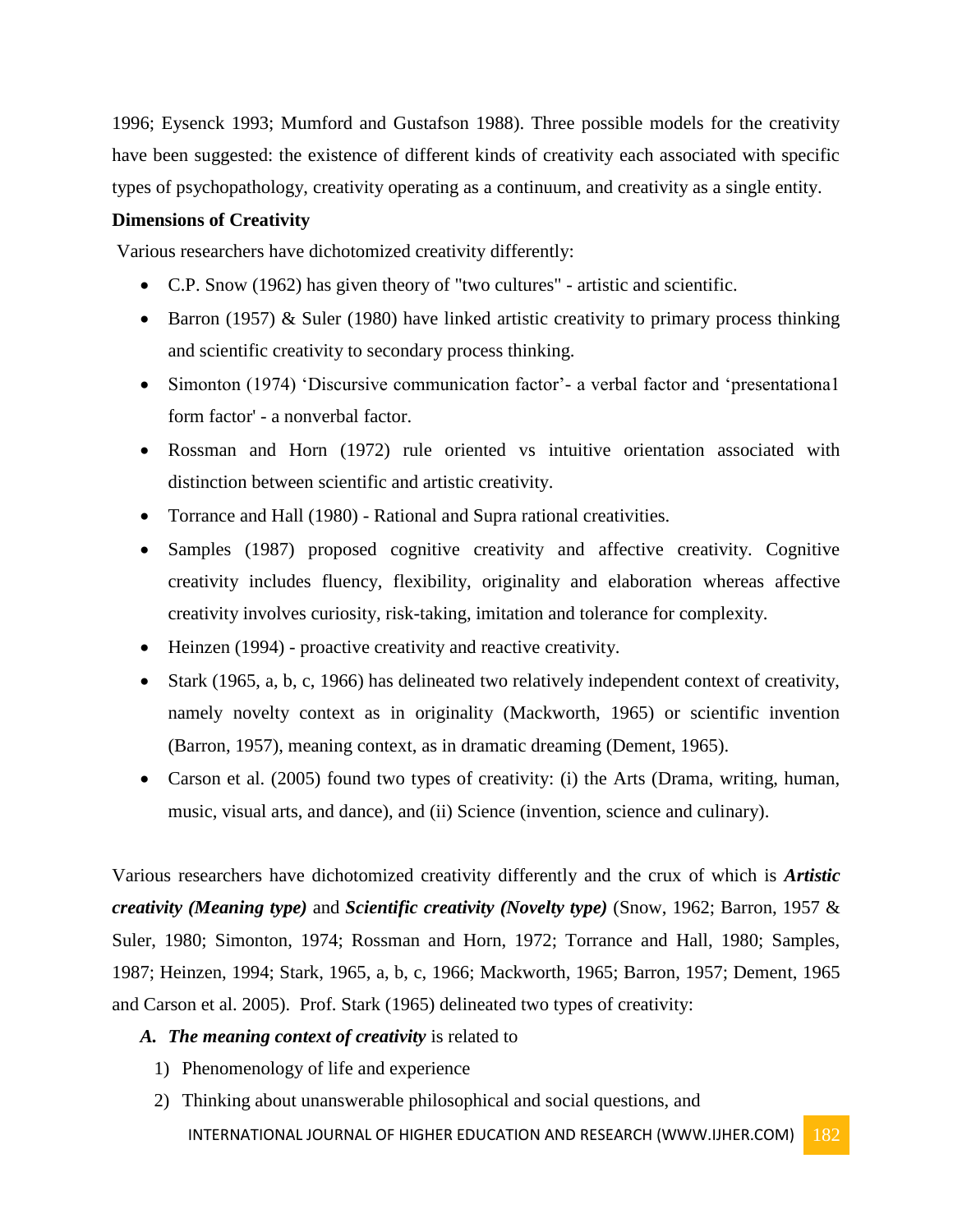- 3) Imaginations (involving primary process thinking) related to different segments of life.
- *B. The novelty context of creativity* is related to the practice or learning, correctness, custom, habit, orthodoxy, prescription, propriety, regularity, respectability, tradition, usage, etc., and is characterized by one or more of the following:
	- 1) Recusancy (Recusant one who refuses to accept or obey established authority) and/or Contrarianism. 3) Adventurousness, Resourcefulness and Self-reliant. 4) Revolutionary, Shocking and Irritating and
	- 2) Breakthrough, Excitement, Originality, Surprise and Newness. 5) Discoverer, liberator, pioneer, reformer, shaker, etc. (Stark, 1965).

#### **CREATIVITY AND PERSONALITY**

The latest trend shows that the Big Five has become a prominent model for describing broad personality traits (Goldberg, 1993; & John, & Srivastava, 1999). The Big Five trait of openness to experience has been theoretically and empirically defined as a general disposition for creativity (McCrae, 1987). On average, artists and scientists are more open to experience than non-artists and non-scientists (Feist, 1998)., and openness is related to criteria such as the number of creative activities reported by college students (King, Walker, & Broyles, 1996), playing musical instruments (Paunonen, 2003), and self-reported involvement in visual, literary, performing, and domestic arts (Griffin & McDermott, 1998). Dispositional or situational variables may influence creativity through either their effects on flexibility or persistence. It has been proposed that approach-related traits (e.g., openness to experience, extraversion, positive affectivity, and power‐motivation) may lead to greater creativity because they link to enhanced cognitive flexibility, whereas avoidance‐related traits (e.g., negative affectivity and neuroticism) under the right circumstances may lead to greater creativity because they link to enhanced cognitive persistence (Baas et al., 2013). A relationship has been established between creativity and high openness, low agreeableness, low conscientiousness and high neuroticism (Batey, 2007) and disagreeableness (Eysenck, 1995; and Gelade, 2002). Feist (2010) and King et al., (1996) found a positive correlation between creativity and openness to experience where as openness also influences crystallized intelligence via the path of fluid intelligence found by Ziegler et al., (2012). Cognitive ability had a small relationship to either index of creativity: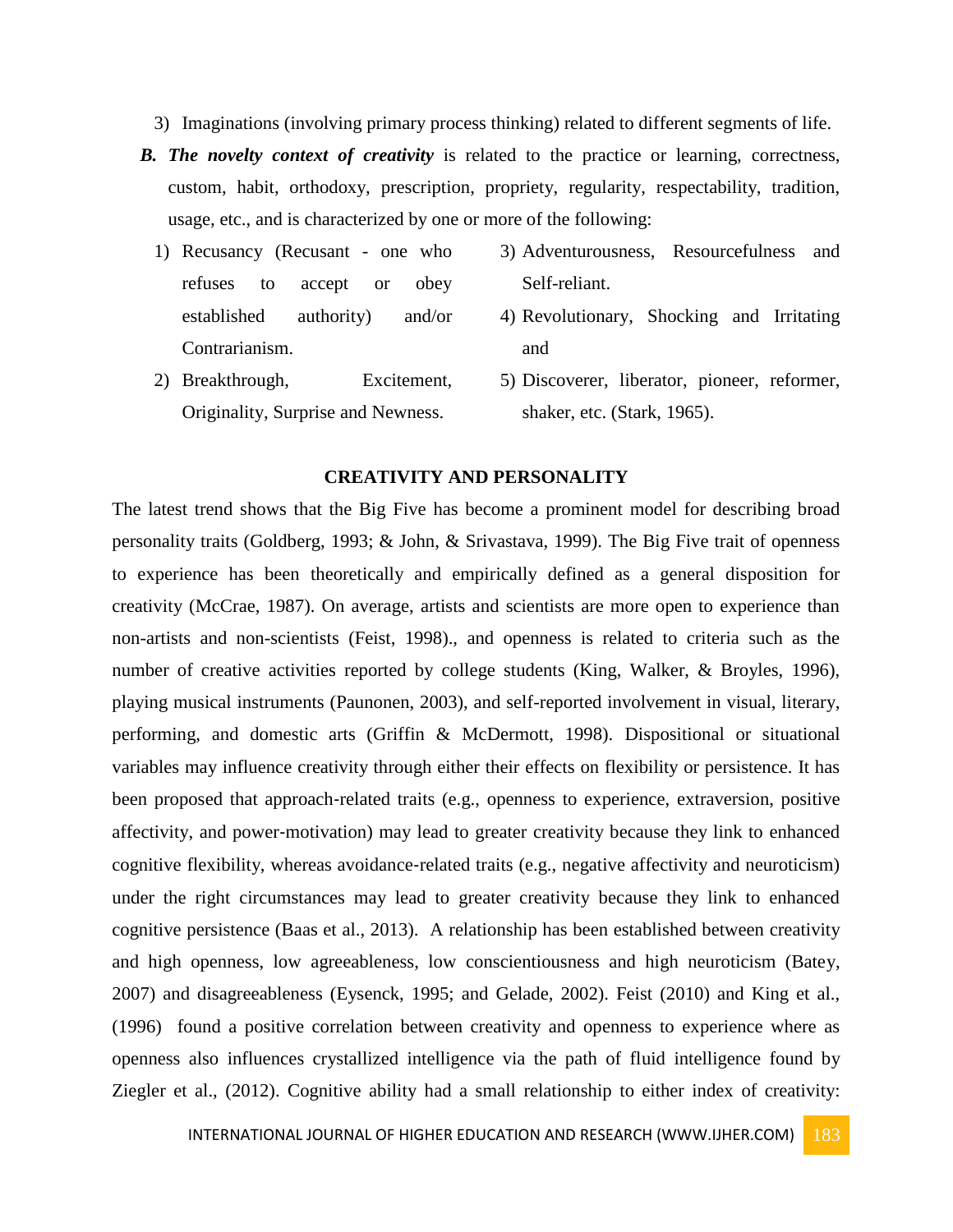Divergent Thinking (DT) and Creative Personality (CP) where as strong relationships were found between personality traits, including trait emotional intelligence (Sánchez-Ruiz, 2011). After long research of 60 years the relationship between creativity and intelligence is not clear but it can be said that constructs of intelligence and creativity are related (Kaufman and Plucker, 2011). According to threshold hypothesis about the relationship between creativity and intelligence there is a significant positive relationship below the threshold, no significant correlation above it, and a significant difference between both (Guilford, 1967). Jauk, Benedek & Neubauer (2013) also found relationship between intelligence and creativity.

#### **CREATIVITY AND FIELD-DEPENDENT-INDEPENDENT COGNITIVE STYLES**

The concept of Field dependence-independence has been developed by Witkin et al. (1962). The concept has its roots in the theory of psychological differentiation. Differentiation is a phenomenon that employs segregation of self from the immediate world (environment), particularly other people, formation of articulated sub-system within the organism, capable of carrying-out specific functions in specialized fashion. Field-independence "the extent to which a person perceives part of a field as discrete from the surrounding field as a whole, rather than embedded in the field; or... the extent to which the person perceives analytically" (Witkin et al., 1977). Cognitive styles are the "...psychological dimensions that represent the consistencies in an individual's manner of acquiring and processing information" (Ausburn and Ausburn, 1978). Creative thinking requires, conscious restructuring situation or problem, such restructuring allows new insight to emerge (Wertheimer, 1945) and requires perceptual openness "which allows an object to be approached repeatedly from varied perspectives" (Schachtel, 1959). Even some researchers think of creativity in terms of cognitive styles, that is, as a way of approaching the environment cognitively and of resolving and dealing with the problems by it (Finke et al. 1992 and Boden, 1996).

A link between novelty-meaning contexts of creativity and fielddependence/independence can be established considering the perceptual skills, social sensitivity, social competencies, cognition involved, disembedding, and restructuring abilities. The present piece of research focuses on the personality dimensions (neuroticism, extraversion, openness, agreeableness, conscientiousness, and intelligence), field-dependent/independent cognitive style, and novelty and meaning types of creativity, a dichotomy of creativity proposed by Stark (1965).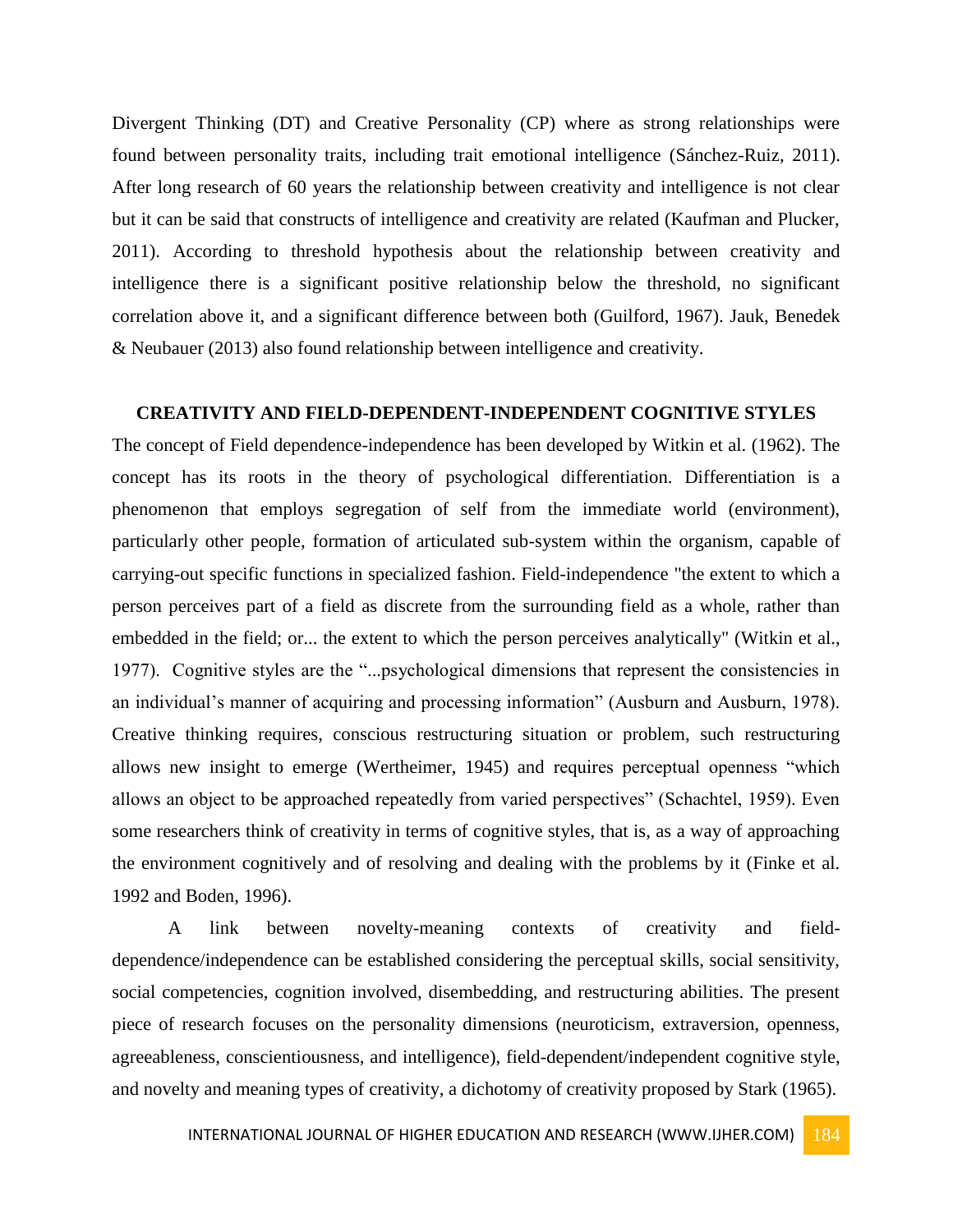#### **OBJECTIVE**

1. To study the interplay between personality, field dependent-independent cognitive styles, and novelty and meaning types of creativity.

## **HYPOTHESIS**

The following hypothesis was formulated:

1. There will be significant inter-correlations among personality dimensions, fielddependent/independent cognitive styles, and meaning and novelty types of creativity.

#### **METHODOLOGY**

#### **Sample**

A sample of 200 subjects with age group between 20 to 25 years had been selected for different psychological tests. Convenient (incidental) sampling technique has been employed for the purpose.

# **Psychological Tests**

- Torrance Test of Creative Thinking (Torrance,  $1961$ ) This test has been used to assess novelty type of creativity.
- NEO-Five Factor Inventory (Costa and McCrae, 1992) This test has been employed to assess personality.
- Embedded Figures Test (the short form of Witkin's embedded figures test, Jackson, 1956) – has been used to assess Field-dependent/independent cognitive styles.
- Rorschach Ink-Blot Test (Rorschach, 1921) has been employed to assess meaning type of creativity (% of movement scores) and intelligence (% of whole responses).

# **Statistical Techniques**

The data obtained was divided in to high-low groups for novelty type of creativity and meaning type of creativity, using quartile method. First and third quartiles were selected for the respective purposes. Finally the data was subjected to necessary and appropriate statistical techniques (mean, standard deviation and factor analysis).

#### **RESULT AND DISCUSSION**

#### **Factor Analysis**

Principal component method of factor analysis have been used to find the latent factors from the inter-correlation matrix and following Kaiser (1958) the extraction of factors was

INTERNATIONAL JOURNAL OF HIGHER EDUCATION AND RESEARCH (WWW.IJHER.COM) 185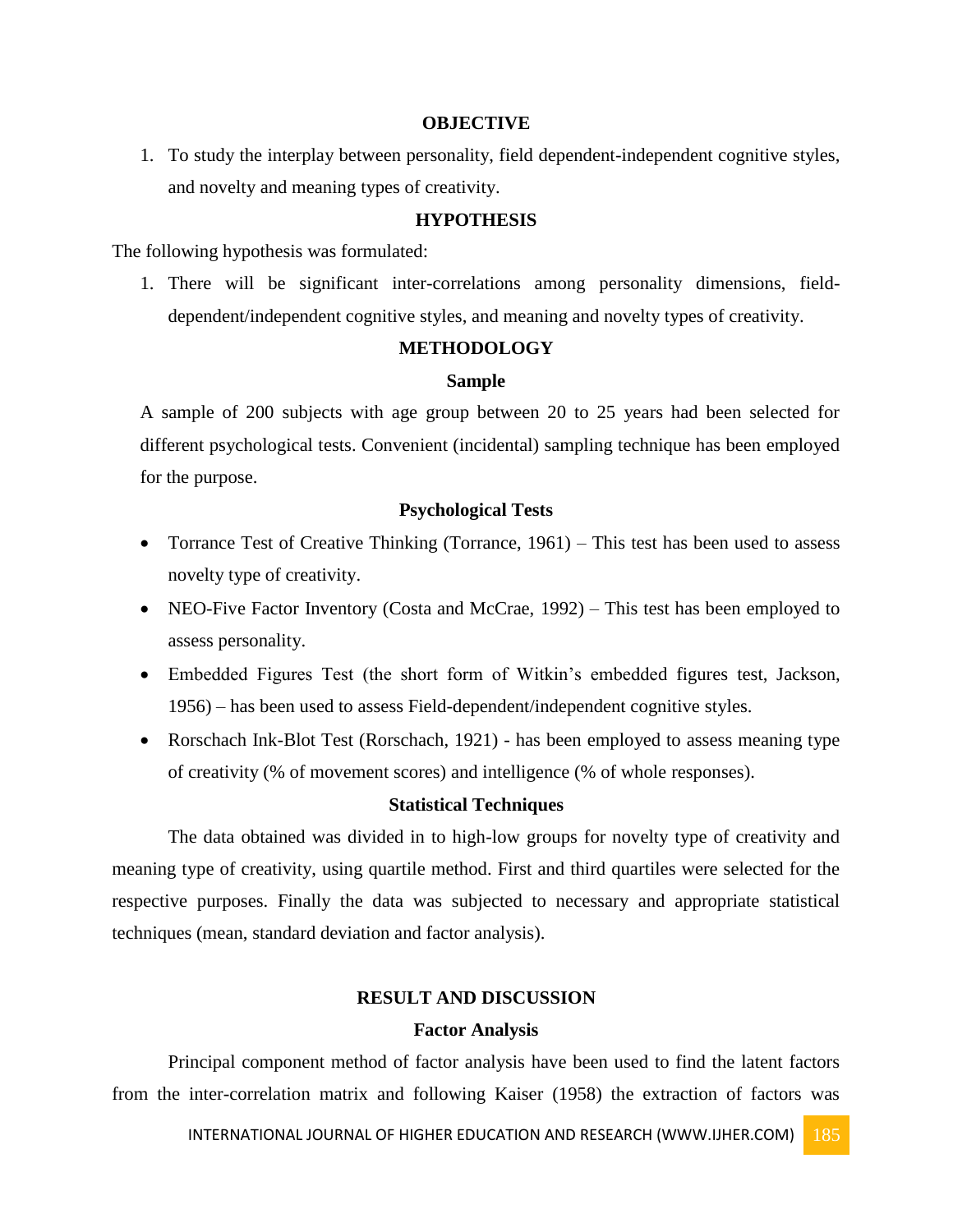stopped when the value of the latent root (eigen value) came out to be 1.00. The factors, thus, obtained were rotated using the varimax rotation method. A factor loading of 0.30 or above has been considered to be significant. The rotated factors account for 54.8% of variance.

 **Factor-I** accounts for 28.2% of variance, has positive loadings on extraversion, agreeableness and conscientiousness, and negative loadings on neuroticism which explains that an increase in neuroticism leads to decrease in extraversion, agreeableness and conscientiousness and vice-versa (Table 1).

 **Factor-II** accounts for 26.9% of variance (Table 1) and states that components of novelty type of creativity: elaboration and originality, and meaning type of creativity have positive relationship with each other and also with field independent cognitive style indicating both types of creativities influence each other and are influenced by field independent cognitive style which includes internal referents, quality of finding discrete and fine elements of sheer importance for the idea or problem at hand. Individuals with such qualities tend to be high on novelty type of creativity and also high on meaning type of creativity and vice-versa. McManus and Furnham (2006) found similar results.

| <b>Factor I</b>   |          | <b>Factor II</b>            |          |
|-------------------|----------|-----------------------------|----------|
| <b>Variable</b>   | Loading  | <b>Variable</b>             | Loading  |
| Neuroticism       | $-0.694$ | Elaboration                 | 0.842    |
| Extraversion      | 0.684    | Originality                 | 0.687    |
| Conscientiousness | 0.659    | Meaning type of creativity  | 0.467    |
|                   |          | Field dependent-independent |          |
| Agreeableness     | 0.600    | cognitive style             | $-0.492$ |

**Table 1: Showing Factor Loadings of Factor I & II**

**Factor - III** has negative loadings on all the variables of novelty type of creativity except elaboration that is on originality, fluency, flexibility, intelligence, and field-dependenceindependence (Table 2). The factor explains 24.7% of the variability. Low creativity means lower extreme of the creativity continuum i. e., the decrease in one of these variables will lead to decrease in other variables and consequently will lead to low creativity because flexibility,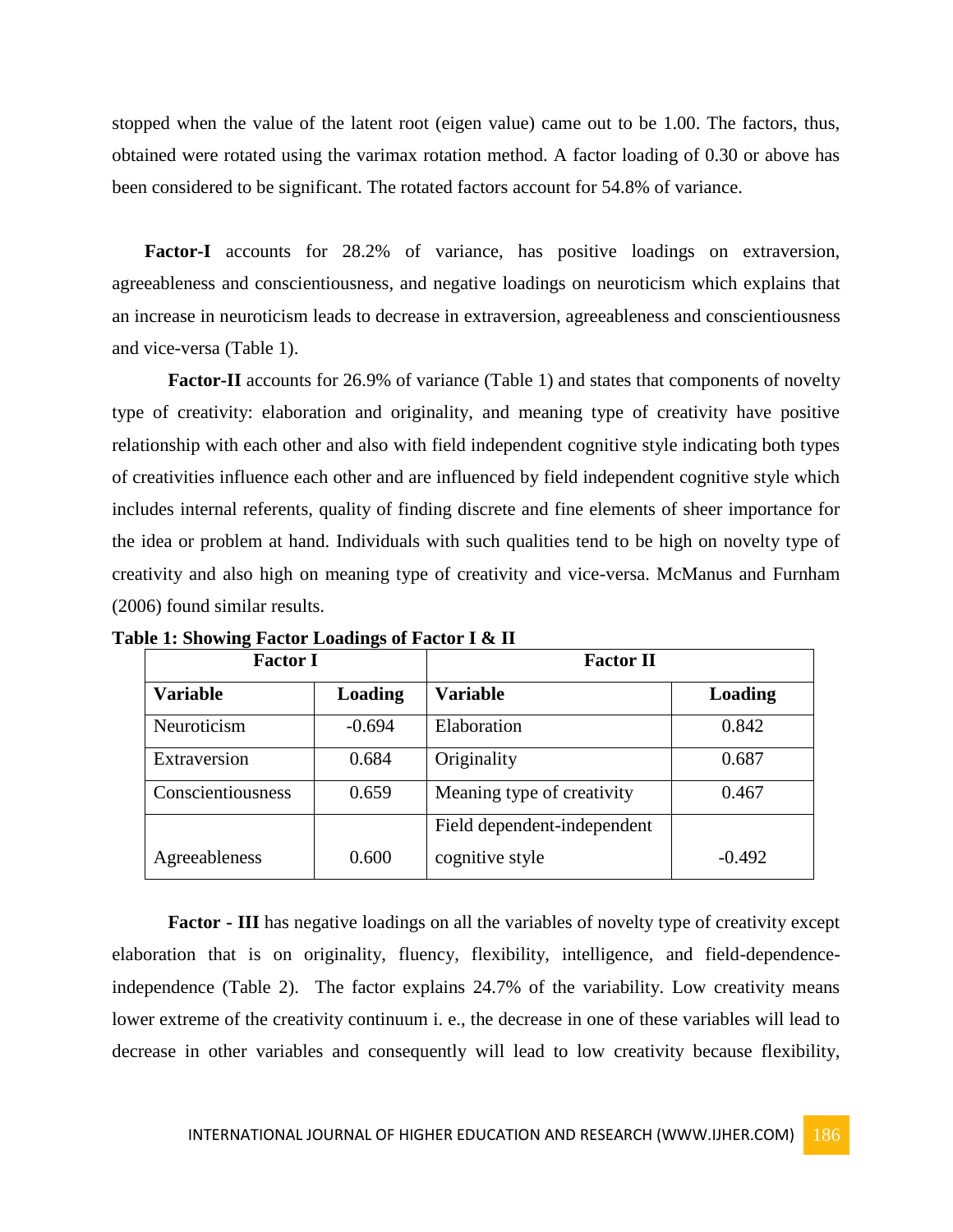fluency and originality are the very important components of novelty type of creativity, and Torrance (1961) found similar results.

**Factor - IV** has positive loadings on intelligence, openness and meaning type of creativity (Table 2) and has negative loading on field-dependent-independent cognitive style. Factor loadings indicate that there is positive correlation amongst intelligence, openness to experience, Furnham et al., (2009) found similar results, meaning type of creativity and field-independent cognitive style. This factor states that meaning type of creativity is influenced by openness to experience which includes active imagination, aesthetic sensitivity, and attentiveness to inner feelings, preference for variety, intellectual curiosity, originality and independence of judgement. It also explains that meaning type of creativity has been influenced by intelligence and fieldindependent cognitive style; field-independence is associated with focusing on the task at the hand, finding fine and discrete factors of the task and working on the problem or the idea rather than relying on the external sources of information. Rushton (1990) found similar results, that IQ and creativity are related (at least up to an IQ of 120). Factor II and factor IV proves the hypothesis that there are inter-correlations among personality dimensions, fielddependent/independent cognitive styles, and meaning and novelty types of creativity.

| <b>Factor III</b> |          | <b>Factor IV</b>            |          |
|-------------------|----------|-----------------------------|----------|
| <b>Variable</b>   | Loading  | <b>Variable</b>             | Loading  |
| Flexibility       | $-0.831$ | Intelligence                | 0.695    |
| Fluency           | $-0.766$ | <b>Openness</b>             | 0.608    |
| Originality       | $-0.436$ | Meaning type of creativity  | 0.440    |
|                   |          | Field dependent-independent |          |
|                   |          | cognitive styles            | $-0.389$ |

**Table 2: Showing Factor Loadings of Factor III & IV**

### **CONCLUSION**

It can be concluded that creativity is related to personality dimensions, field-independent cognitive style, and intelligence. Meaning type of creativity is related to openness to experience. Comparatively high meaning type creative individuals are more open to experience than low meaning type creative people and high novelty type creative people are high on neuroticism as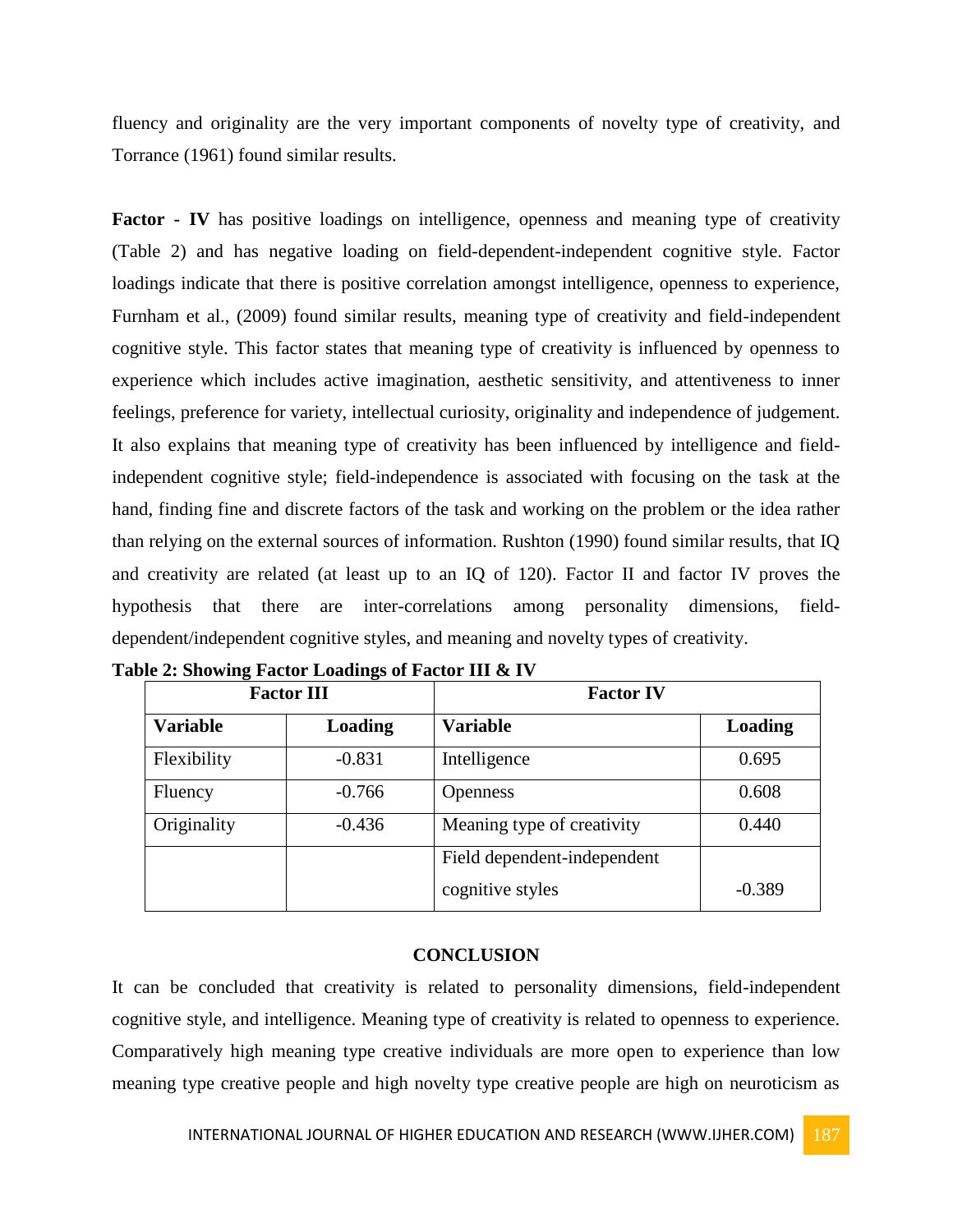compare to individuals low on novelty type of creativity. High novelty and meaning creativity types are related to field independent cognitive style.

#### **REFERENCES**

- Amabile, T.M. (1996). *Creativity in context: Update to the social psychology of Creativity.* Boulder, CO: Westview Press.
- Andreasen, N. C. (2011). A journey into chaos: Creativity and the unconscious. *Mens Sana Monographs*, 9, 42.
- Ausburn, L. J., & Ausburn, F. B. (1978). Cognitive styles: Some information and implications for instructional design*. Educational Communications and Technology Journal*, 26, 337- 354.
- Baas, M., Roskes, M., Sligte, D., Nijstad, B. A., & De Dreu, C. K. (2013). Personality and creativity: The dual pathway to creativity model and a research agenda. *Social and Personality Psychology Compass, 7*(10), 732-748.
- Barron, F. (1957). Originality in relation to personality and intellect. *Journal of Personality,* 25, 730-742.
- Barron, F. (1988). Putting creativity to work. In R. J. Sternberg (Ed.). *The nature of creativity: Contemporary psychological perspectives* (pp. 76-98). Cambridge, England: Cambridge University Press.
- Batey, M. D. (2007). *A Psychometric Investigation of Everyday Creativity*. Unpublished doctoral thesis. University of London. Boden, M.A. (2004). *The creative mind: Myths and mechanisms* (2nd ed.). London, England: Routledge.
- Boden, M. A. (1996). What is creativity? In M. A. Boden (Ed.), *Dimensions of creativity* (75– 117). London: MIT Press.
- Booker, B. B., Fearn, M., & Francis, L. J. (2002). The personality profile of artists*. Irish Journal of Psychology*, 22, 277–281.
- Carlsson, I., Wendt, P. E., & Risberg, J. (2000). On the neurobiology of creativity: Differences in frontal activity between high and low creative subjects. *Neuropsychologia*, 38, 873–885.
- Carson, S. H., Peterson, J. B., & Higgins, D. M. (2005). Reliability, validity, and factor structure of the creative achievement questionnaire. *Creativity Research Journal*, 17, 37–50.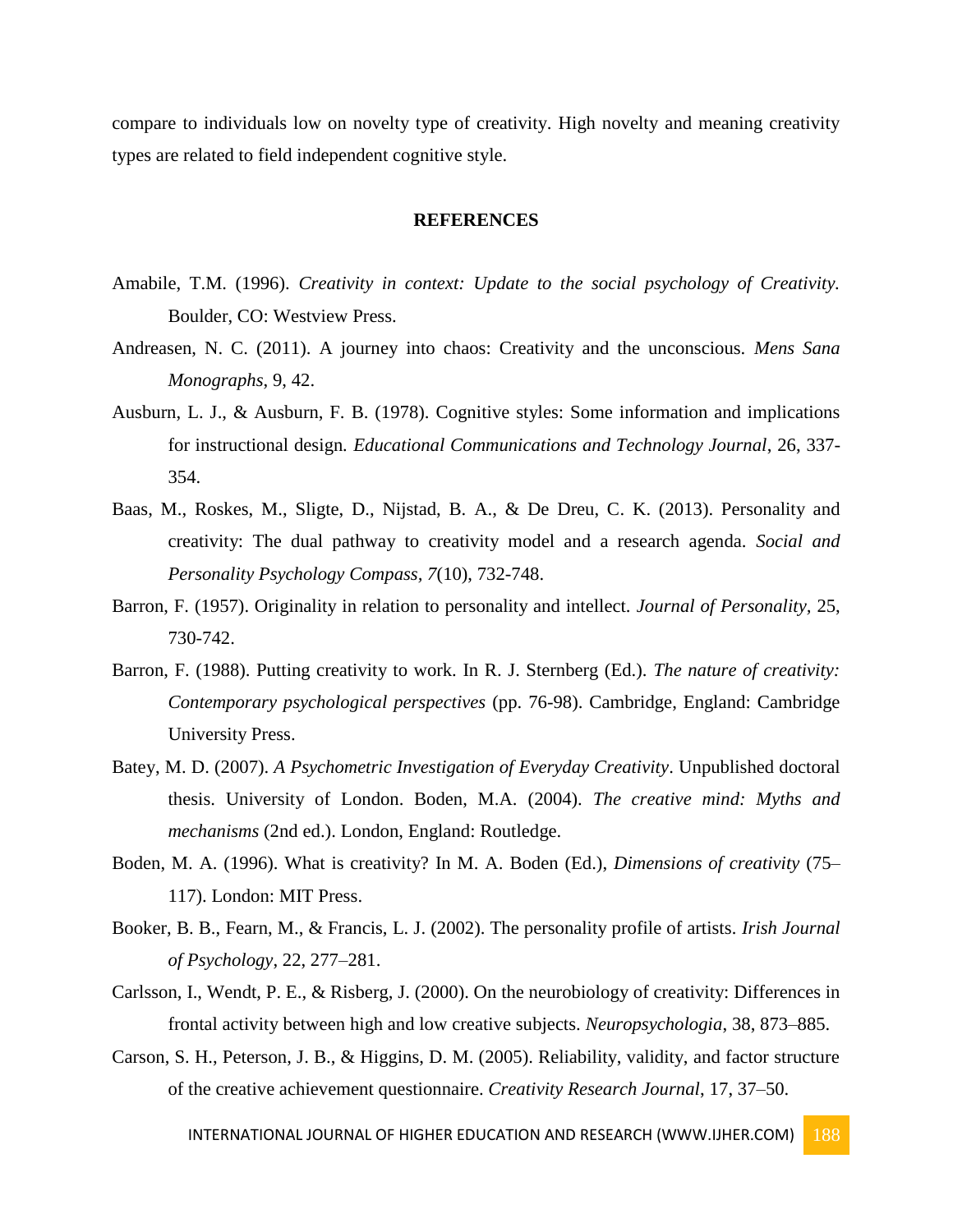- Clapham, M. M. (1998). Structure of Figural Forms A and B of the Torrance Tests of Creative Thinking. *Educational & Psychological Measurement, 58*, 275–283.
- Costa, P. T., McCrae, R. R. (1992). NEO PI-R Professional Manual: Revised NEO Personality Inventory (NEO PI-R) and NEO Five-Factor Inventory (NEO-FFI). *Psychological Assessment Resources*, Odessa, FL.
- Dement, W. (1965). An essay on dreams. In TM New Comb (Ed.), *New Directions in Psychology: II*. New York. Holt, Rinehart and Winston, 135-257.
- Eysenck, H.J. (1995). *Genius: The Natural History of Creativity*. Cambridge: Cambridge University Press.
- Feist, G. J. (1998). A meta-analysis of personality in scientific and artistic creativity. *Personality and social psychology review*, *2*(4), 290-309.
- Feist, G. J. (1998). A meta-analysis of the impact of personality on scientific and artistic creativity. *Personality and Social Psychological* Review, 2, 290–309.
- Feist, G.J. (2010). The function of personality in creativity: The nature and nurture of the creative personality. In J.C. Kaufman, R.J. Sternberg (Eds.), *The Cambridge Handbook of Creativity*, Cambridge University Press, New York, 113–130.
- Finke, R. A., Ward, T. B., & Smith, S. M. (1992). *Creative Cognition: Theory, Research and Applications*. Cambridge, MA: MIT Press.
- Furnham, A., von Stumm, S., Makendrayogam, A., & Chamorro-Premuzic, T. (2009). The taxonomy of self-estimated human performance. *Journal of Individual Differences,* 30, 188–193.
- Gelade, G. (2002). Creative style, personality and artistic endeavour. *Genetic, Social and General Psychology Monographs*, 128, 213–234.
- George, J. M., & Zhou, J. (2001). Openness to experience and conscientiousness are related to creative behavior: An interactional approach. *Journal of Applied Psychology*, 86, 513– 524.
- Glazer, E. (2009). Rephrasing the madness and creativity debate: What is the nature of the creativity construct? *Personality and Individual Differences*, *46*, 755-764.
- Goldberg, L. R. (1993). The structure of phenotypic personality traits. *American psychologist*, *48*(1), 26.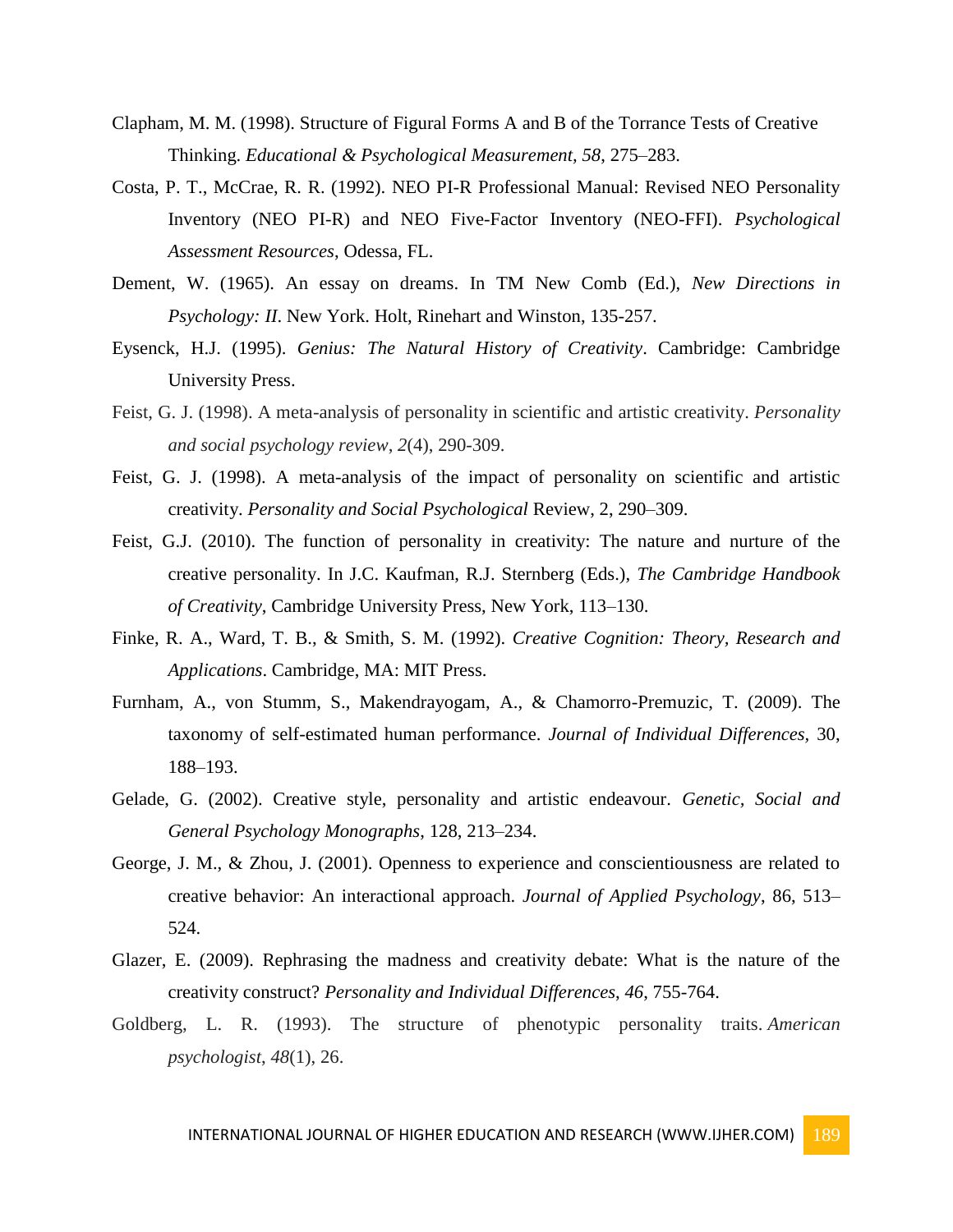Griffin, M., & McDermott, M. R. (1998). Exploring a tripartite relationship between rebelliousness, openness to experience and creativity. *Social Behavior and Personality: an international journal*, *26*(4), 347-356.

Guilford, J. (1967). *The nature of human intelligence*. New York, NY, US: McGraw-Hill

- Guilford, J. P. (1977). *Way Beyond the IQ: Guide to improving intelligence and creativity*. Buffalo, NY: Creative Education Foundation.
- Heausler, N. L., & Thompson, B. (1988). Structure of the Torrance Tests of Creative Thinking. *Educational and Psychological Measurement, 48*, 463–468.
- Heinzen, T. E. (1994). Situational affect: Proactive and reactive creativity. In M.P. Shaw and M.A. Runco (Eds.) *Creativity and Affect: Creativity Research*. Norwood, NJ. Ablex, 127- 146.
- Hocevar, D. (1979). The unidimensional nature of creative thinking in fifth grade children. *Child Study Journal, 9*, 273–278.
- Jackson, D. N. (1956). A short form of the Witkin's Embedded Figures Test*. Journal of Abnormal and Social Psychology*, 53, 25, 215 – 255.
- Jauk, E., Benedek, M., & Neubauer, A. C. (2013). The Road to Creative Achievement: A Latent Variable Model of Ability and Personality Predictors. *European Journal of Personality*.
- John, O. P., & Srivastava, S. (1999). The Big Five trait taxonomy: History, measurement, and theoretical perspectives. *Handbook of personality: Theory and research*, *2*(1999), 102- 138.
- Kaufman, J. C. & Plucker, J. A. (2011). Intelligence and creativity. In R.J. Sternberg, S.B. Kaufman (Eds.), *The Cambridge handbook of intelligence*, Cambridge University Press, Cambridge, 771–783.
- King, L. A., Walker, L. M., & Broyles, S. J. (1996). Creativity and the five-factor model. *Journal of research in personality*, *30*(2), 189-203.
- King, L. A.,Walker, L. M. & Broyles, S. J. (1996). Creativity and the five-factor model. *Journal of Research in Personality*, 30, 189–203.
- Mackinnon, D. W. (1978). In search of human effectiveness. *Identifying and Developing Creativity.* Buffalo, NY: Bearly Limited.
- Mackworth, N. H. (1965). Originality. *American Psychologist,* 20, 51-66.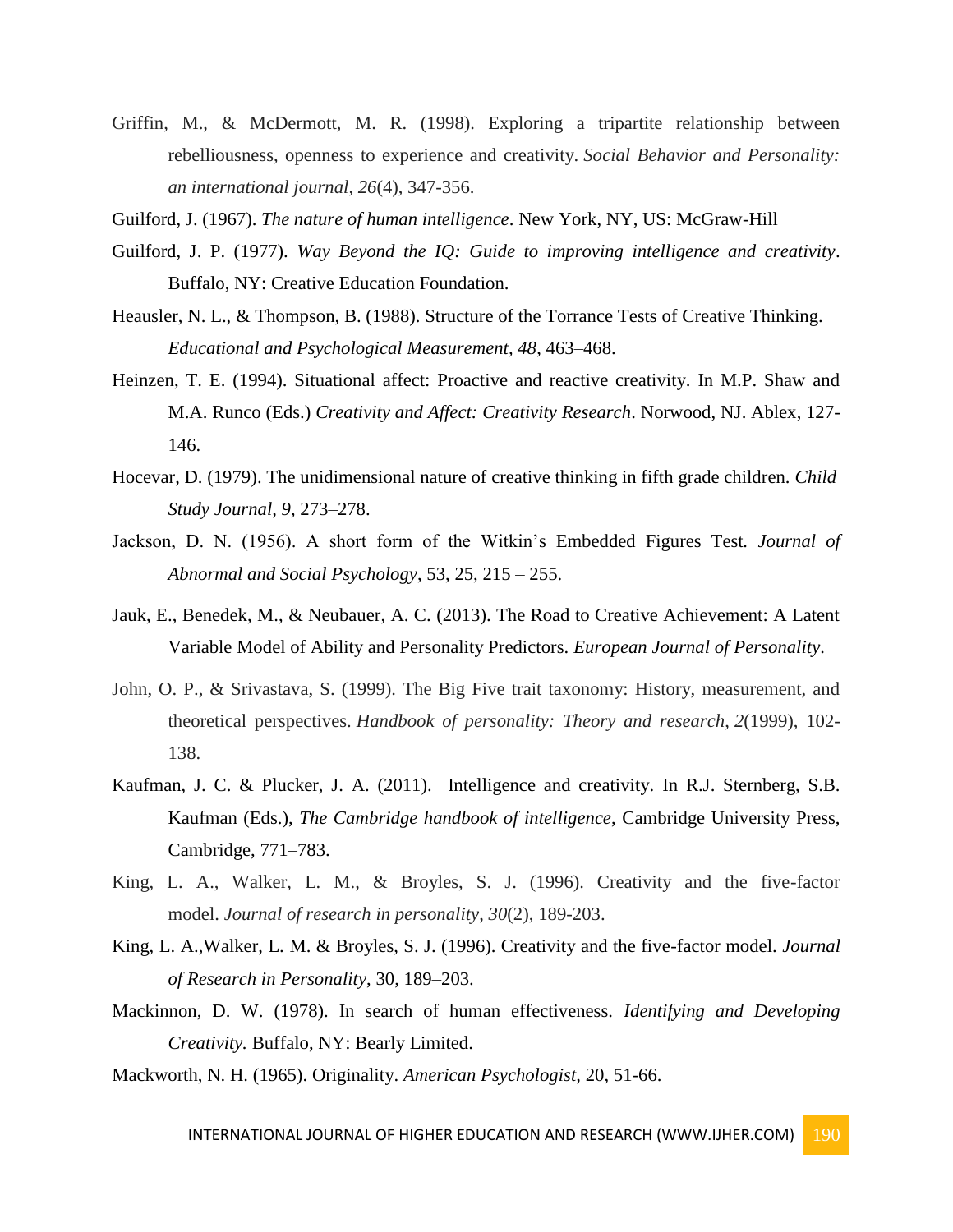- McCrae, R. R. (1987). "Creativity, divergent thinking, and openness to experience". *Journal of Personality and Social Psychology,* 52 (6): 1258–1265.
- McCrae, R. R. (1987). Creativity, divergent thinking, and openness to experience. *Journal of personality and social psychology*, *52*(6), 1258.
- McManus, I., & Furnham, A. (2006). Aesthetic activities and aesthetic attitudes: Influences of education, background and personality on interest and involvement in the arts. *British Journal of Psychology*, 97, 555–587.
- Mumford, M. D., & Gustafson, S. B. (1988). Creativity syndrome: Integration, application and innovation. *Psychological Bulletin*, 103, 27–43.
- Naiman, L. (17 Feb., 2014). *What is Creativity? (And why is it a crucial factor for business success?)*. Retrieved on 20/03/2018 from: https://www. creativityatwork.com/2014/02/17/what-is-creativity/
- Paunonen, S. V. (2003). Big Five factors of personality and replicated predictions of behavior. *Journal of personality and social psychology, 84*(2), 411.
- Poreh, A. M. and Whiteman, R. D. (1991). Creative cognitive processes and hemispheric specialization. *Journal of Creative Behaviour,* 25, 169-179.
- Rorschach, H. (1921). *Psychodiagnostic*. Bern: Bircher.
- Rossman, B. B., & Horn, J. L. (1972). Cognitive, motivational and temperamental indicants of creativity and intelligence. *Journal of Educational Measurement*, 9,265–286.
- Runco, M. A., & Mraz, W. (1992). Scoring divergent thinking tests using total ideational output and a creativity index. *Educational and Psychological Measurement, 52*, 213–221.
- Rushton, J. P. (1990). Creativity, intelligence and psychoticism. *Personality and Individual Differences*, *11,* 1291–1298.
- Ryhammar, L. & Brolin, C. (1999). Creativity research: Historical considerations and main lines of development. *Scandinavian Journal of Educational Research, 43*(3), 259-273.
- Samples, B. (1987). *Openmind/wholemind*. Rolling Hills Estate, CA: Jalmar press.
- Sánchez-Ruiz, M. J., Hernández-Torrano, D., Pérez-González, J. C.,Batey, M. & Petrides K. V. (2011). The relationship between trait emotional intelligence and creativity across subject domains. *Motivation and Emotion*, 35, 461-473.
- Schachtel, E. C. (1959). *Metamorphosis*. New York: Basic Books.